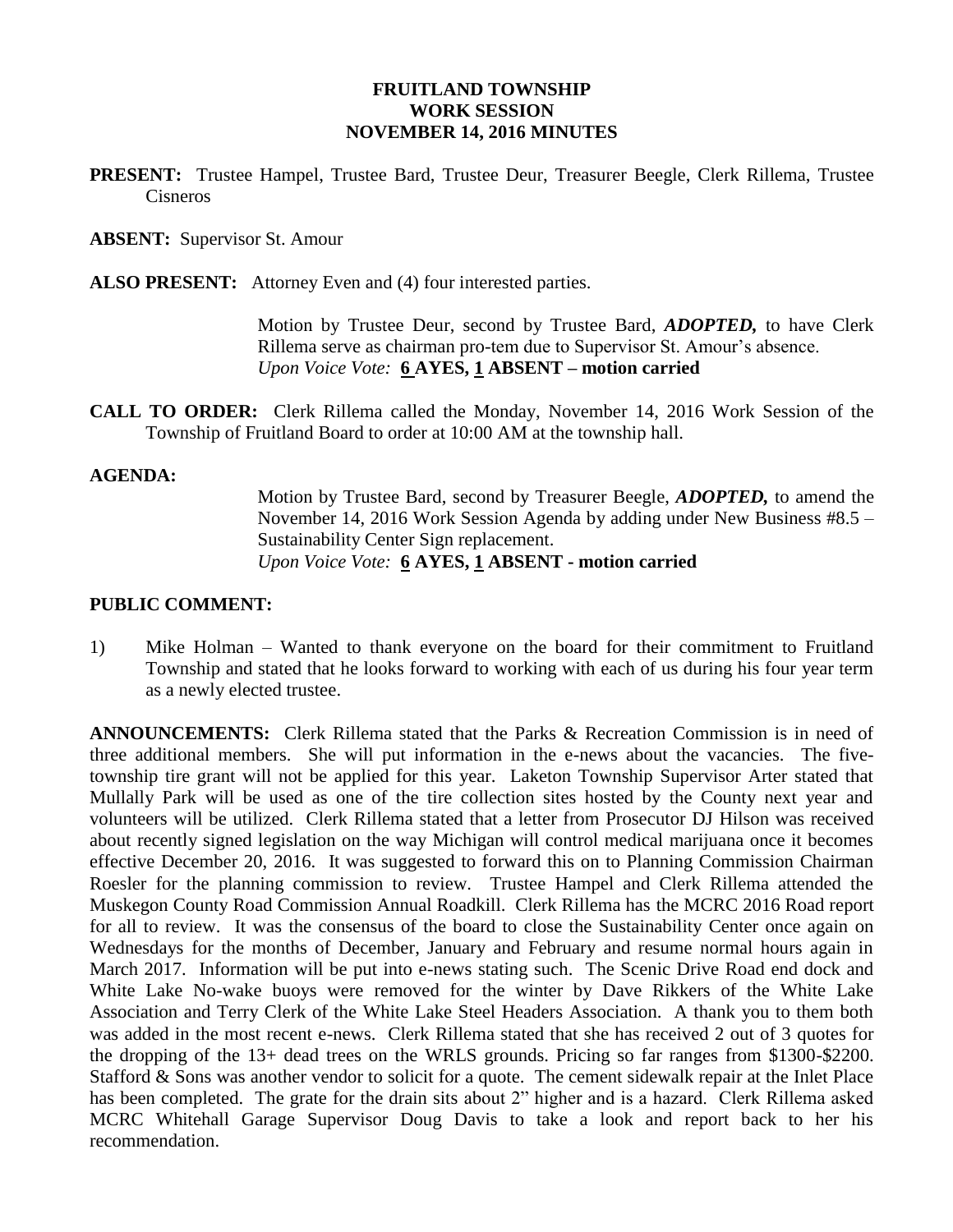# **OLD BUSINESS:**

- 1. 4790 Bard Road The board discussed the signed agreement of the neighboring property owners of 4790 Bard Road given to the board at last month's regular meeting, that support the Varney's waiting until December 2017 to clean up the property once they receive a deed. The board is okay with holding off on the cleanup of this property unless it becomes apparent that the health, safety and welfare of the community is affected.
- 2. White Lake Senior Center Both Clerk Rillema and Treasurer Beegle have not been able to reach the Director at the White Lake Senior Center but will continue their efforts to seek information on the Senior Millage Funds proposal that was approved in August 2016 that could potentially be received by the Center.

## **NEW BUSINESS:**

- 1. Planning Commission Representative Trustee Deur stated that his position as the township Board representative has ended with the November meeting. A new board member will need to be appointed. He suggested that individual complete the MSU Planning & Zoning Course to aid the individual with decision making. Trustee Elect Holman is interested in that vacancy. A motion will be prepared for the Monday Regular meeting.
- 2. Northside Water Policy Board Representative Trustee Deur stated that his position as the representative has ended and would like to remain on as the alternate. Treasurer Beegle agreed to take on the regular position for the time being until Supervisor Jeske gets settled. A motion will be prepared for the Monday Regular meeting.
- 3. Muskegon County Recreational Authority Trustee Deur explained that this resolution is for the intent of creating a recreational authority to pursue drafting articles of incorporation. Attorney Even suggested adding language to suggest that the township is considering membership and that draft articles of incorporation would need to be approved by the Township Board of Trustees. The resolution will be prepared for the Monday Regular meeting.
- 4. Mason Drain Clerk Rillema stated that Drain Commissioner Moore is hosting a public "dropin" time at Fruitland Township this evening (November  $14<sup>th</sup>$ ) from 6:30 PM – 8:00 PM to answer questions about construction of the Mason Drain which has started this week. The cost for the total project is estimated at \$269,687.69 of which the township is responsible for approximately 10% - \$27,000.00.
- 5. Front Desk Receipt Printer Treasurer Beegle stated that one of the two receipt printers has stopped working and needs to be replaced. IT Right has provided a quote of \$687.00 for an Epson Thermal Printer. Trustee Bard would like another quote. Treasurer Beegle was tasked to do so. A motion will be prepared for the Monday Regular meeting.
- 6. Misze Property Attorney Even explained that a partial discharge of property bond and pledge of real estate for a portion of the Misze property was updated and signed by Supervisor St. Amour and Clerk Rillema on October 27, 2016 to be available for the signing at the title company for the portion of land sold. Attorney Even stated that this updated property bond and pledge of real estate needed to be completed to comply with the Special Land Use. A motion to